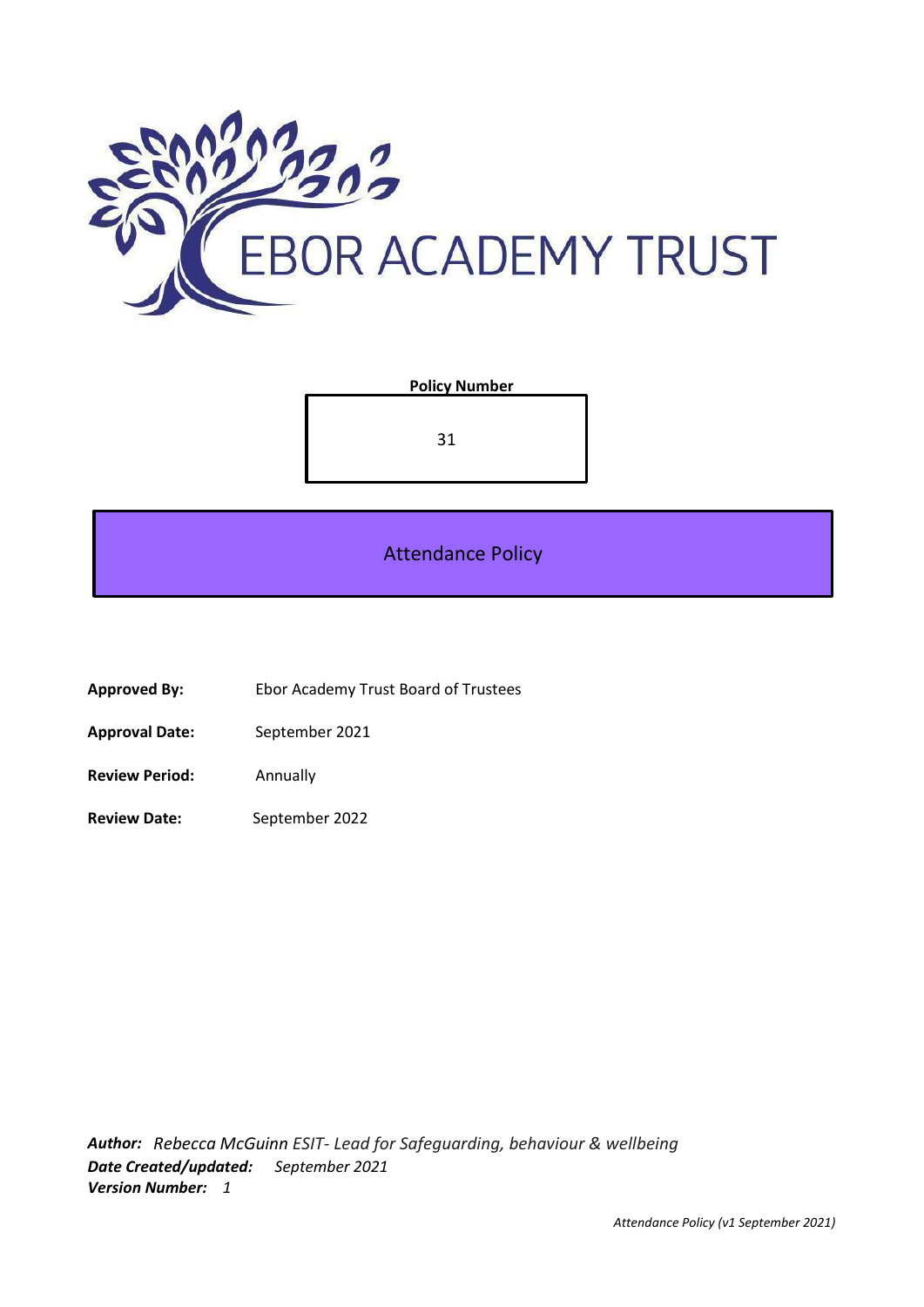# **CONTENTS:**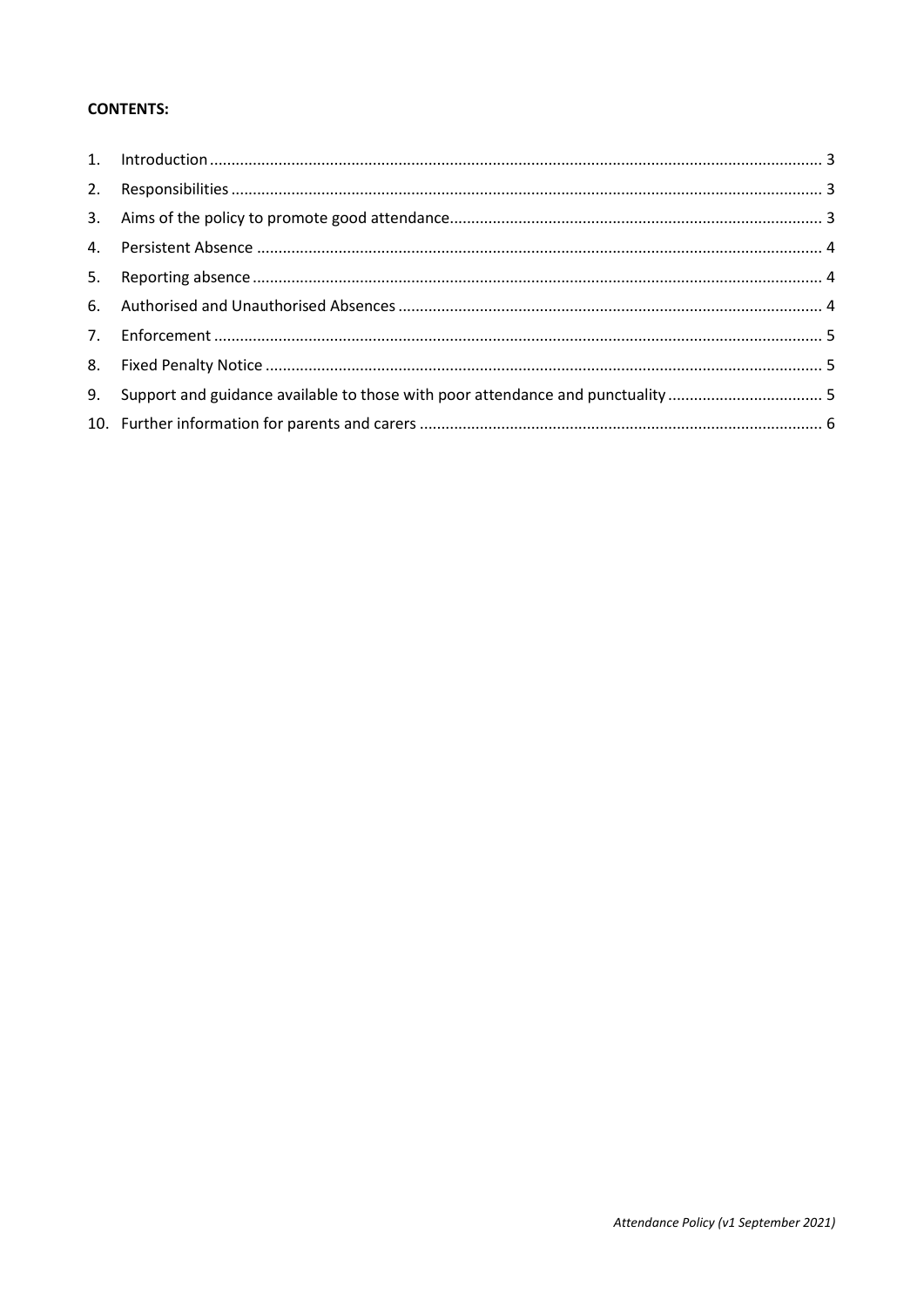#### <span id="page-2-0"></span>**1. Introduction**

Ebor Academy Trust places high importance on punctuality and daily attendance. This is critical in the bedrock of a child's successful educational experience. This policy sets out the legal requirements and expectations for parents and carers in relation to pupil attendance. The policy also explains how its schools in the Academy Trust intend to support children and families who may encounter difficulties or barriers to positive daily attendance.

#### <span id="page-2-1"></span>**2. Responsibilities**

Working together in partnership with parents is critical to ensuring successful attendance and therefore increased chances of positive attainment and wellbeing. Each school in the Trust is committed to supporting its children and families to achieve their full potential by ensuring their frequent and punctual attendance.

The expectation in relation to a pupil's attendance is one that is set out in law and stipulated under section 444 of the education act.

This policy reflects government guidance and all schools within the Ebor Academy Trust will ensure fair and consistent application of the policy.

It is a legal requirement for each school to take the attendance register twice a day: at the start of each morning and once during the afternoon. The Academy Trust school is required to notify the local authority if a student/pupil has irregular attendance or is absent continuously without authorisation.

#### <span id="page-2-2"></span>**3. Aims of the policy to promote good attendance**

Each school is explicit in its overall aim that children should feel secure and happy in a well ordered environment and that they should be enthusiastic about coming to school. Children have a right to experience a broad, balanced and differentiated curriculum; nonattendance deprives them of this opportunity.

It is the aim of this policy that unauthorised absence should be 0% on a year by year basis and that authorised absences should be kept to a minimum. Whole school and individual monitoring will be in line with targets set by the Ebor Academy Trust on an annual basis.

In order to ensure attendance remains a high priority each school will;

- a) Make attendance and punctuality a priority for all children.
- b) Implement a common systematic approach to gathering and analysing attendance related data every half term.
- c) Inform parents and carers each half term if their child's attendance is declining.
- d) Where patterns of poor attendance have been identified support will be offered.
- e) Implement a common system of rewards for attendance
- f) Provide support, advice and guidance to parents and carers where required.
- g) Work in partnership with supporting services and agencies and the Local Authority
- h) Recognise and meet the needs of the individual student/pupil when planning reintegration following significant periods of absence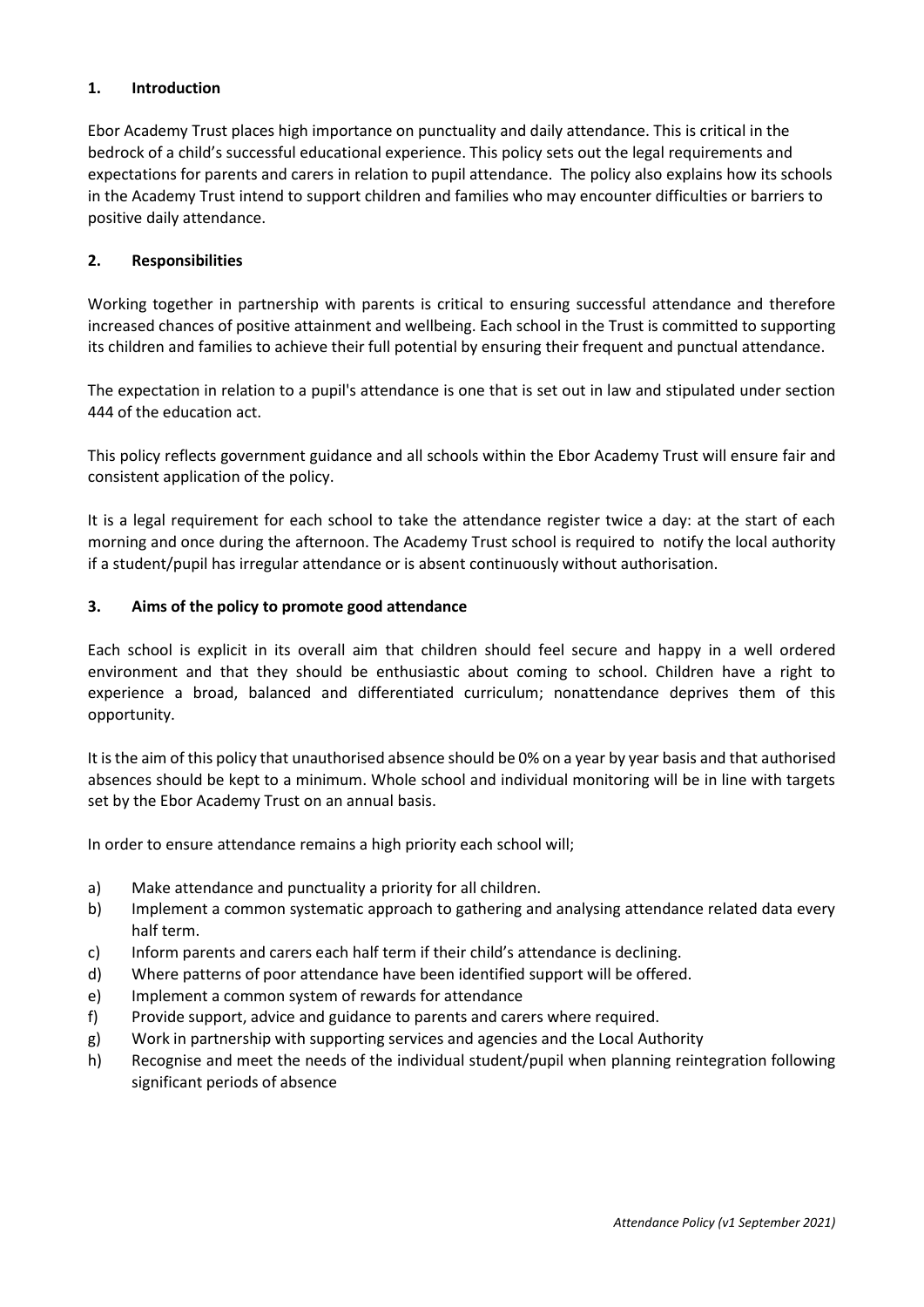#### <span id="page-3-0"></span>**4. Persistent Absence**

Guidance from the Department for Education (2011) advises that if a child's attendance is below 90% he/she will be referred to as 'Persistent Absence'. Schools in the Ebor Academy Trust will work closely with parents and carers, the local authority and other external agencies to improve persistent absenteeism. This may include the use of parenting contracts and Attendance Panels.

The school will be monitoring attendance every half term. If a child's attendance drops below the national average we will notify parents of this and provide support to improve a child's absence. We are committed to working in partnership with parents to overcome any difficulties that could be preventing a child attending school on a regular basis.

# <span id="page-3-1"></span>**5. Reporting absence**

In line with safeguarding it is a clear expectation that all parents and carers must notify the school on the first day of a child's absence. If a child continues to be unwell then it is a requirement to inform the school office daily of that absence, unless agreed otherwise by mutual consent. Any children that have not been reported as absent may result in the school having to carry out a welfare check at the child's home to assure pupil safety.

The school will also require at least three emergency contacts for every child. This is not just in the event of a medical emergency, but in circumstances whereby a pupil is absent and the parent/carer is unobtainable and or has not made contact with the school.

# <span id="page-3-2"></span>**6. Authorised and Unauthorised Absences**

There are a series of codes defined by the Department of Education which are used to denote authorised and unauthorised absence. It is the school's responsibility to ensure that the correct codes are recorded and that patterns in children's attendance are analysed.

The Headteacher of the school in certain circumstances is able to authorise absence. Detailed below are the reasons that would warrant an authorised absence.

- a) genuine illness
- b) unavoidable medical/dental appointments
- c) days of religious observance
- d) exceptional family circumstances, such as immediate bereavement

Absence from school will **not** be authorised for:

- a) shopping
- b) birthdays
- c) minding the house
- d) caring for brothers/sisters/relatives
- e) parent/carer illness
- f) sibling illness
- g) arrivals after the close of registration.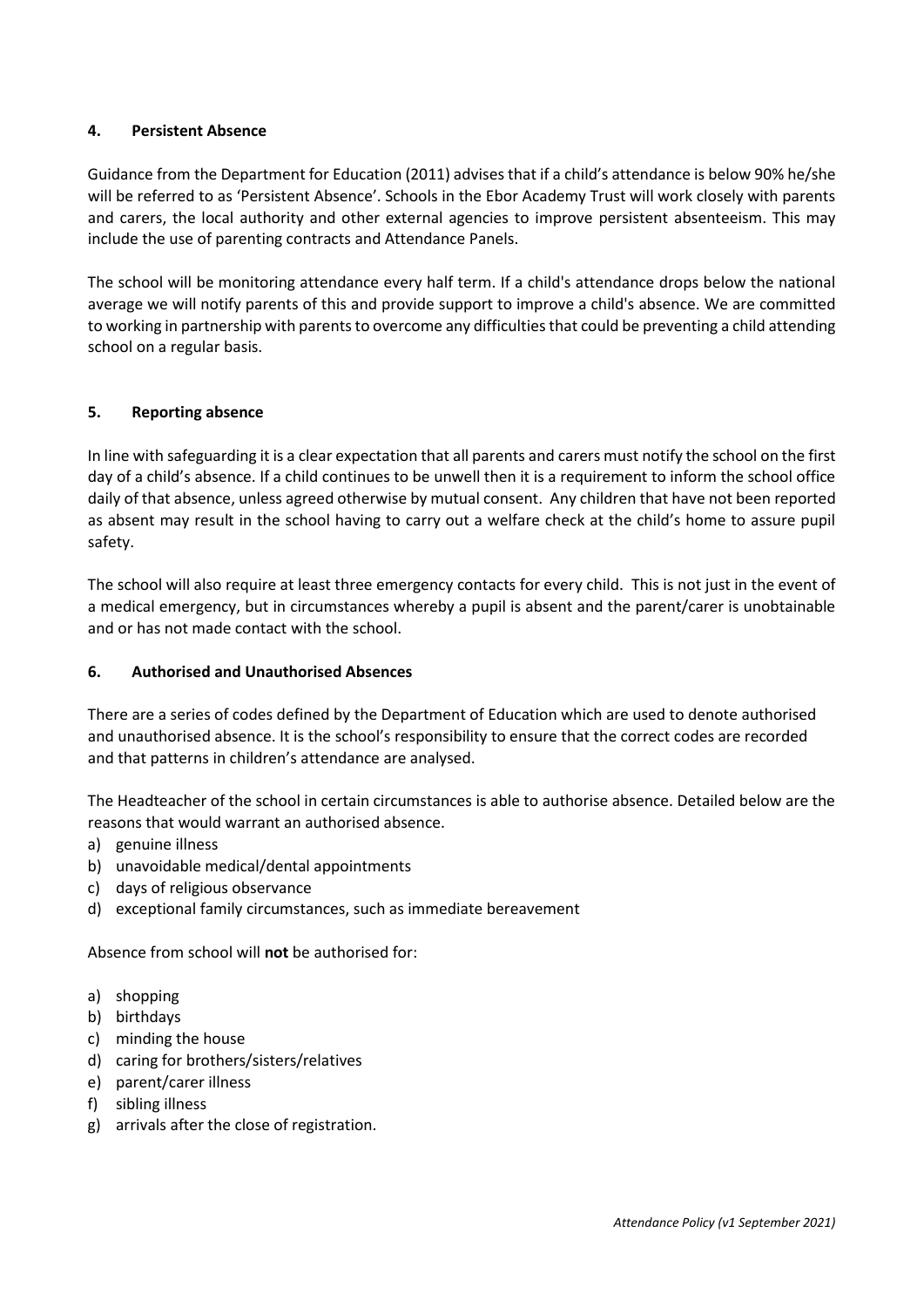The head teacher will only authorise leave of absence in exceptional circumstances. Each application will be treated on an individual basis. Advice on what constitutes exceptional circumstances suggests situations such as children of service personnel and other employees who are prevented from taking holidays outside the term time, or families who need to spend time together following a crisis. Parents and carers are asked to ensure that they make any medical appointments for their child outside of the school day.

Parents and carers should put in writing all requests for a child's absence from school for any purpose. This should be sent to the school marked well in advance of any request for leave of absence during term time. Circumstances such as previous attendance, academic achievement, family circumstances and the time of year, will be taken into account. If a child has an older sibling, contact will also be made with local secondary schools so that a joint decision can be made. Should a leave of absence request not be authorised and the child is still taken out of school, a 'Fixed Penalty Notice' could be issued.

# <span id="page-4-0"></span>**7. Enforcement**

The school will always try to work supportively where a pupil's absence is becoming a cause for concern. In the first instance the school will communicate through a half term letter making parents and carers of the decline in attendance. Where a school has tried over time to engage a parent/carer to offer intervention to improve a child's attendance, yet the attendance is still declining or the parent/carer is not engaging then a referral to the enforcement department within the local authority will be made. The local authority may instruct legal action for repeated non-attendance. It is always the school's hope to work by mutual consent and agreement. The school is aware that circumstances will prevail that may make absence unavoidable.

# <span id="page-4-1"></span>**8. Fixed Penalty Notice**

In certain circumstances parents can be issued with a Fixed Penalty Notice where they take a holiday in term time which is not authorised by the Headteacher. A Fixed Penalty Notice can require a parent to pay a sum of either £60 or £120. Each parent can be issued with a notice for each child so two parents with two children can potentially be issued with four notices.

# <span id="page-4-2"></span>**9. Support and guidance available to those with poor attendance and punctuality**

Where persistent absence occurs, or where persistent lateness or poor attendance is identified through the monitoring processes, the attendance lead in each academy will contact the family. They will offer support and assistance to families who are experiencing difficulties in getting their children to school. This will be via appointments in school, guidance and advice on attendance or contact with other agencies. In some cases, a persistent absence action plan will be instructed. Whereby the pupil's absence will be closely monitored for an agreed period of time. Together the school will work with the family to offer further support and guidance. If attendance continues to be poor at this point steps may be taken, as dictated by law, which may result in prosecution for non-attendance.

The Ebor Academy Trust has a duty to refer regular absence (authorised and unauthorised) to the relevant local authority. This may include any evidence to show how schools in the Trust have supported the student/pupil and parent to improve attendance. It is for each local authority to judge each referral on its own merits and make a decision on the next probable course of action.